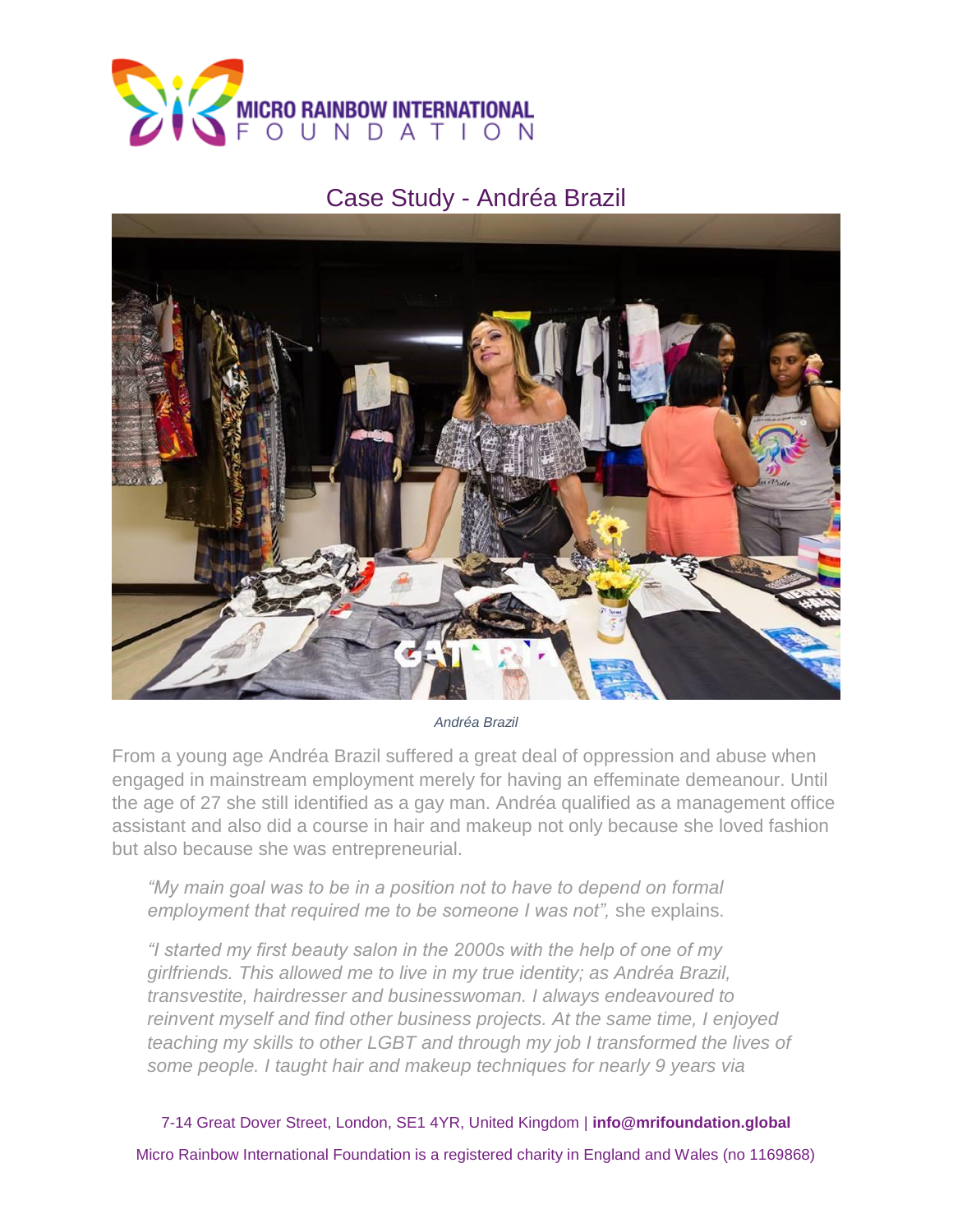*government-run projects and insisted that trans people could be professionals, teachers and anything we set our mind to as long as we were given the opportunity to do so – which rarely happened."*

## Micro Rainbow Brazil - A game changer

After nearly 20 years working at her salon and also on a freelance basis, she sought to expand her knowledge on business management and came across the Micro Rainbow Brazil project. According to her *"it was a real game changer"*. In 2017 she signed up on the 4<sup>th</sup> [LGBTI Entrepreneurship Course,](https://mrifoundation.global/mri-trains-31-new-lgbt-entrepreneurs-brazil/) where she had the opportunity to develop her line of clothing, **Andréa Brazil: Fashion Beyond Gender**, and organised a fashion show to present her first collection. She tells us what she learnt in the course in detail:

*"When I started the course, I was just a hairdresser. I had had my only business for nearly 17 years, struggling with stagnation and several periods of instability, without knowing where I was going wrong – hardly surviving with debt that spiralled out of control. On the Micro Rainbow's course I learnt to make my business more profitable with minimum expenses, doing things such as going to clients' homes or seeing clients at my home which allowed me to reduce overheads such as rent"*

*"At my salon I also sold clothes and accessories. I also bought the wrong supplies with pre-dated cheques, which increased my financial risk. The course opened my eyes and empowered me to create my own fashion label and manufacture my own clothes. I learnt to do market research, to control stock, maximise capital, reinvest wisely using product and service filing systems. I improved my marketing and networking skills, pursued partnerships and expanded my business".*

From the beginning of the course she was keen to help other students and after the course ended, she was invited by the team to carry out interviews to [monitor the](https://mrifoundation.global/mri-brazil-eyes-trans-activist/)  [progress of the students](https://mrifoundation.global/mri-brazil-eyes-trans-activist/) who took part in the project. She emotively recalls:

*"I learnt so much with the stories of the 100 LGBTI people I interviewed, people*  who were looking for their place in the world. I became stronger both as a *person and a professional. A desire to create a project specifically aimed at the most stigmatised and marginalised section of the population, to those people excluded from the employment market grew within me"*

Owing to her excellent performance as an interviewer, the Micro Rainbow Brazil team invited her to be an assistant on their 5<sup>th</sup> [course](https://mrifoundation.global/5th-small-business-course-for-low-income-lgbt-in-rio-de-janeiro/) in 2018. At the same time, she was chosen to study a foundation business course at UNISUAM, where she honed her skills and knowledge even more and came up with her dream social project: **Capacitrans.**

## Capacitrans - training transvestites and transsexuals in Rio De Janeiro

With a view to securing financial resources to set up her project, Andréa applied for two funding applications. Less than a month later she received an e-mail summoning her to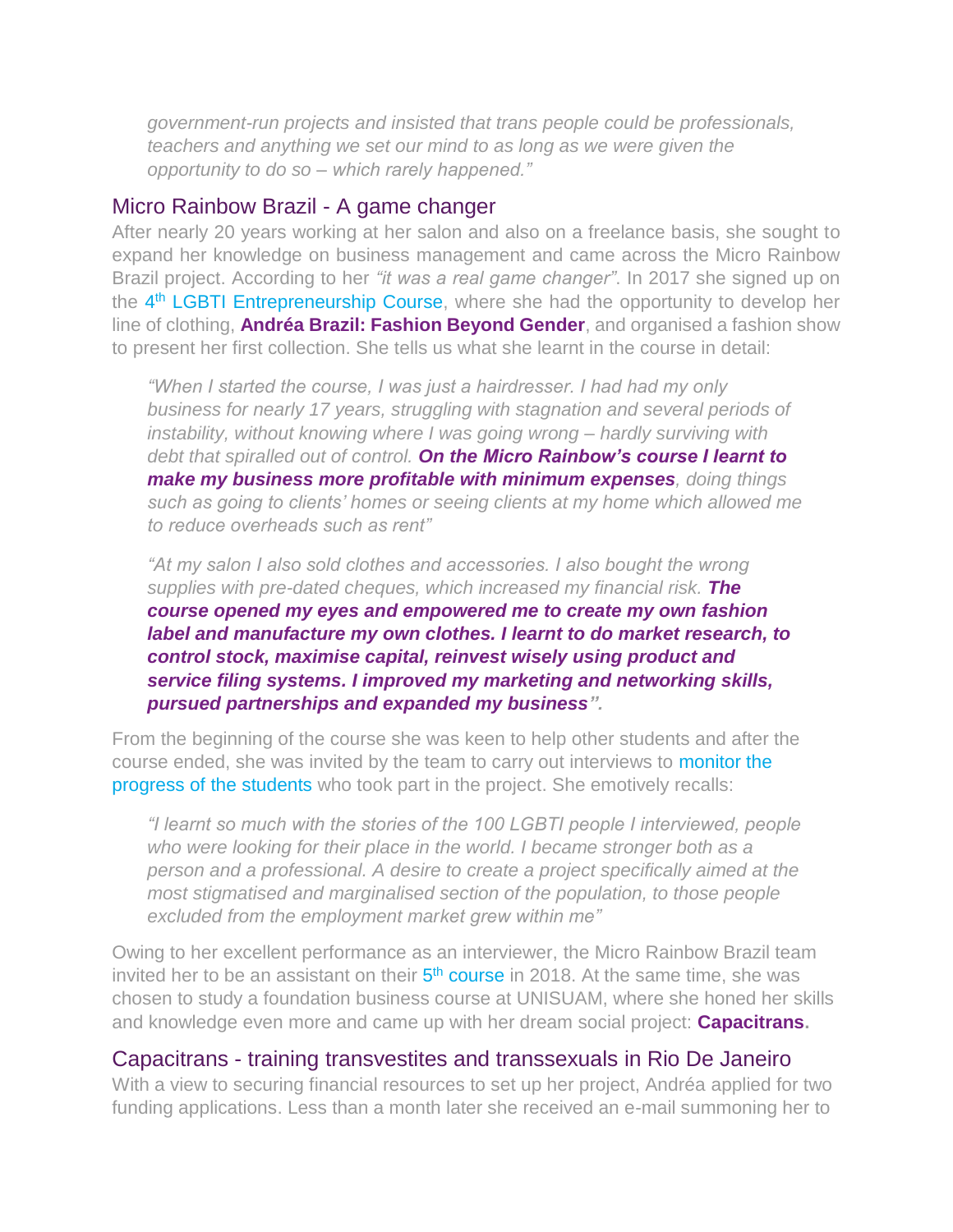take part at **Bank Itaú's More Diversity Program in Sao Paulo. Hers was one of the 8 final candidates selected amongst more than 300 LGBT projects tendered**. She gives us more information about the inception of Capacitrans:

*"I now have the opportunity to fulfil my dream to have a social project for trans people run by a trans person, as this is very rare in the LGBTI+ movement in Brazil. We always find ourselves in the shadow of people who simply do not understand us. This is what makes Capacitrans different: we are in charge of this project and we do not seek to exclude anyone like other sections of society exclude us".*

*"We are running an entrepreneurship course with 10 students (in partnership with Grupo Pela Vidda who has facilitated office space). We are also running a fashion course with 6 trans and bisexual women and an Image (Hair and Make Up) course with 6 trans students and a gay student. Both take place in my workshop. I coordinate and teach with the assistance of volunteer teachers and we aim to train around 40 students between now and December 2019". We fund breakfast, lunch and transport expenses for our students as most of them live in very vulnerable circumstances".*

Andréa explains that Capacitrans has a range of aims such as **empowering trans people who have been marginalised in mainstream employment market,** inspiring civil society to create similar projects, encouraging the employment of trans professionals and finally, creating a cooperative company.

*"We received a partnership offer from the Parish of Sao Lucas, an Anglican-Catholic Church in Copacabana. We are working on a range of clerical clothing named "Transfiguration". This, in fact, is a social enterprise. We are hoping to invite students trained by Capacitrans Fashion to manufacture these goods and profit-share with us."*

She is also seeking ways to attract financial funding to obtain a large working space to be used both as a manufacturing workshop as well as a temporary shelter:

*"I would like to create a space where students could receive training and be temporarily accommodated. The idea is to allow them to grow and spread their wings and fly as high as they possibly can. I hope to be able to contribute to increasing the life expectancy of trans people, which at present is 30 years. This can only be done challenging stigma and the belief that we can only find employment as sex workers on the street and in street corners. We want to show the world that we can be anything we want, even businesswomen"*

In 2019, Andréa was invited once again to be a trainer for the 6<sup>th</sup> entrepreneurship [course](https://mrifoundation.global/6-turma-de-empreendedorismo-lgbti-no-rio-de-janeiro/) run by Micro Rainbow Brazil. She also took part in a crowdfunding campaign organised by the [All Out](https://www.negocioslgbt.alloutbrasil.org/) NGO in partnership with Micro Rainbow International